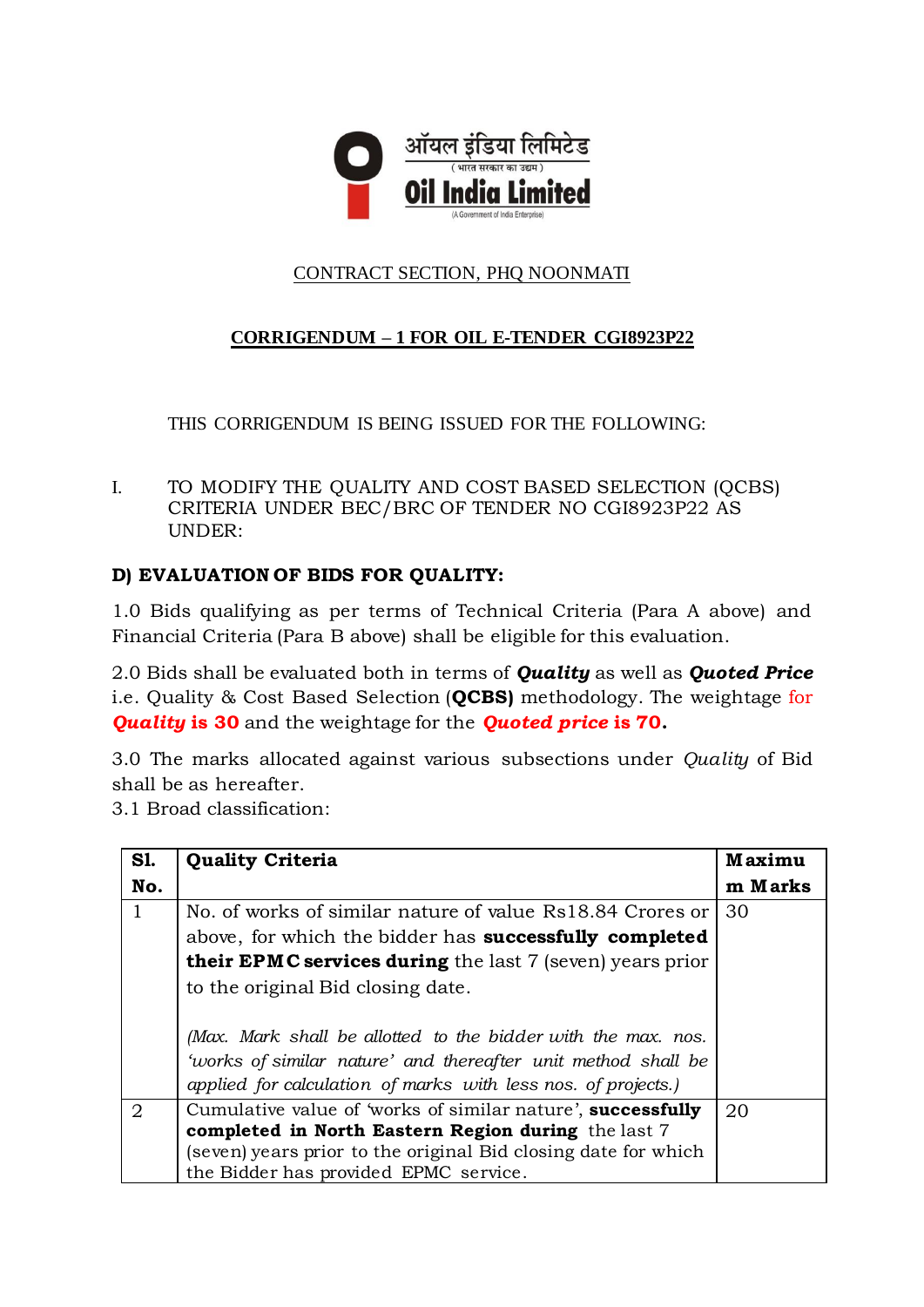|   | (Max. Mark shall be allotted to the bidder with the highest<br>cumulative value of 'works of similar nature' in North<br><b>Easter Region</b> and thereafter unit method shall be applied<br>for calculation of marks with less nos. of projects.) |    |
|---|----------------------------------------------------------------------------------------------------------------------------------------------------------------------------------------------------------------------------------------------------|----|
| 3 | Effective utilization of open space (greenery, park, road                                                                                                                                                                                          | 20 |
|   | side plantation) in terms of percentage plot area.                                                                                                                                                                                                 |    |
|   | (Maximum mark shall be given to the bidder who shall                                                                                                                                                                                               |    |
|   | have the highest % of open space (greenery, park) in the                                                                                                                                                                                           |    |
|   | layout and for other bidders; mark shall be evaluated                                                                                                                                                                                              |    |
|   | through linear method.)                                                                                                                                                                                                                            |    |

# 4. **PRESENTATION:**

*(For marking against the points under Presentation, an evaluation committee shall be formed and they shall decide.)*

|                                                                 | 30  |
|-----------------------------------------------------------------|-----|
| Overall presentation: Master plan including circulation system, |     |
| architectural & other key features, creative concept and theme  |     |
| depiction, overall aesthetic of the building including broad    |     |
| specification major materials proposed to be used. Optimized    |     |
| building design to reduce conventional energy demand using      |     |
| natural light and air. Adaptation of efficient design and       |     |
| technology to reduce time of construction.                      |     |
| Total (1)<br>to $(4)$                                           | 100 |

### **Note:**

(a) It shall be the bidder's responsibility to ensure submission of unambiguous /clear and sufficient documentary evidence in support of the evaluation criteria along with requisite calculation.

(b) The presentation shall be arranged at Owner's premises at PHQ, Guwahati. However, in case, it is not possible to arrange for the presentation at Owner's Office at PHQ, Guwahati, then the presentation shall be arranged through Electronic media. OIL shall notify the bidders at least 10 days in advance.

(c) Only the techno-commercially qualified bidders shall be invited for the presentation. The lodging/Boarding and travel for the presentation shall be borne by the bidders themselves

(d) The presentation should be supported with the Documentary evidence wherever applicable. The bidder is to demonstrate a 3D Walk through model during the presentation.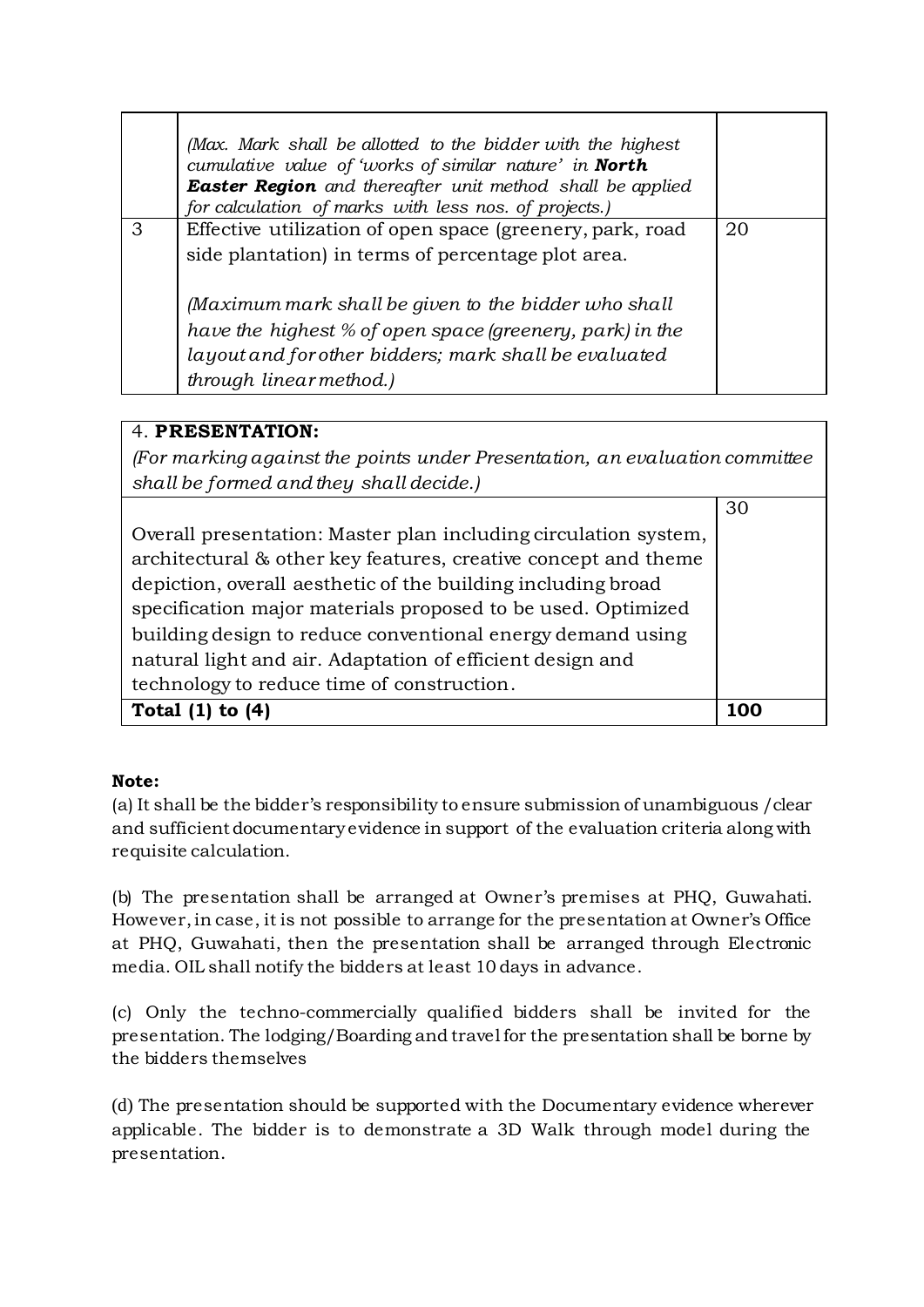(e) The following documents shall need to be submitted along with technical bid:

- a) Master plan
- b) Tower plan
- c) Plan of Individual dwelling unit
- d) Design concept

e) Any other relevant drawing/ document/ calculation/ data that shall be required to supplement the claim of the bidder against the parameters.

(f) OIL reserves the right to verify any or all data/document/information provided by the bidder. False statement by Bidder will make it liable for appropriate action.

(g) **W orks of similar nature** means *Construction of multistoried/ high rise Residential/ Institutional/ Commercial* buildings complete with all the ancillary services. Completed Projects will only be considered.

4.0 The Minimum Qualifying Marks a bid shall have to meet in **Quality Criteria is 40 marks.** Bids not meeting the minimum qualifying marks in Quality Criteria shall be rejected. The Bids meeting the minimum qualifying marks shall be called "*Qualified Bids*" and shall be eligible for price evaluation of the bid.

#### **E) EVALUATED BID PRICE:**

*Qualified Bids* **(meeting the minimum Qualifying Marks of 40 in Quality Criteria)** and conforming to the technical specifications, terms and conditions stipulated in the bidding document and considered to be responsive after subjecting to Bid Evaluation Criteria shall be considered for further evaluation as per the Evaluation Criteria given below:

1.0 If there is any discrepancy between the unit price and the total price, the unit price will prevail and the total price shall be corrected. Similarly, if there is any discrepancy between words and figure, the amounts in words shall prevail and will be adopted for evaluation.

2.0 The bidders must quote their Prices in the manner as called for vide Schedule of Rates (SOR) under **Section - III**.

### 3.0 **Commercial Bids shall be evaluated taking into account the Price quoted against SOR excluding quoted GST**.

4.0 Contract will be awarded for all the items covered under SOR.

5.0 OIL will not be responsible for delay, loss or non-receipt of applications (for bidding documents) and will not entertain any correspondence in this regard.

6.0 Discount: Bidders are advised not to indicate any separate discount. Discount if any, should be merged with the quoted price. Discount of any type indicated separately will not be taken in to account for evaluation purposes. However, in the event such offer without considering discount is found to the lowest, OIL shall avail such discount at the time of award of contract.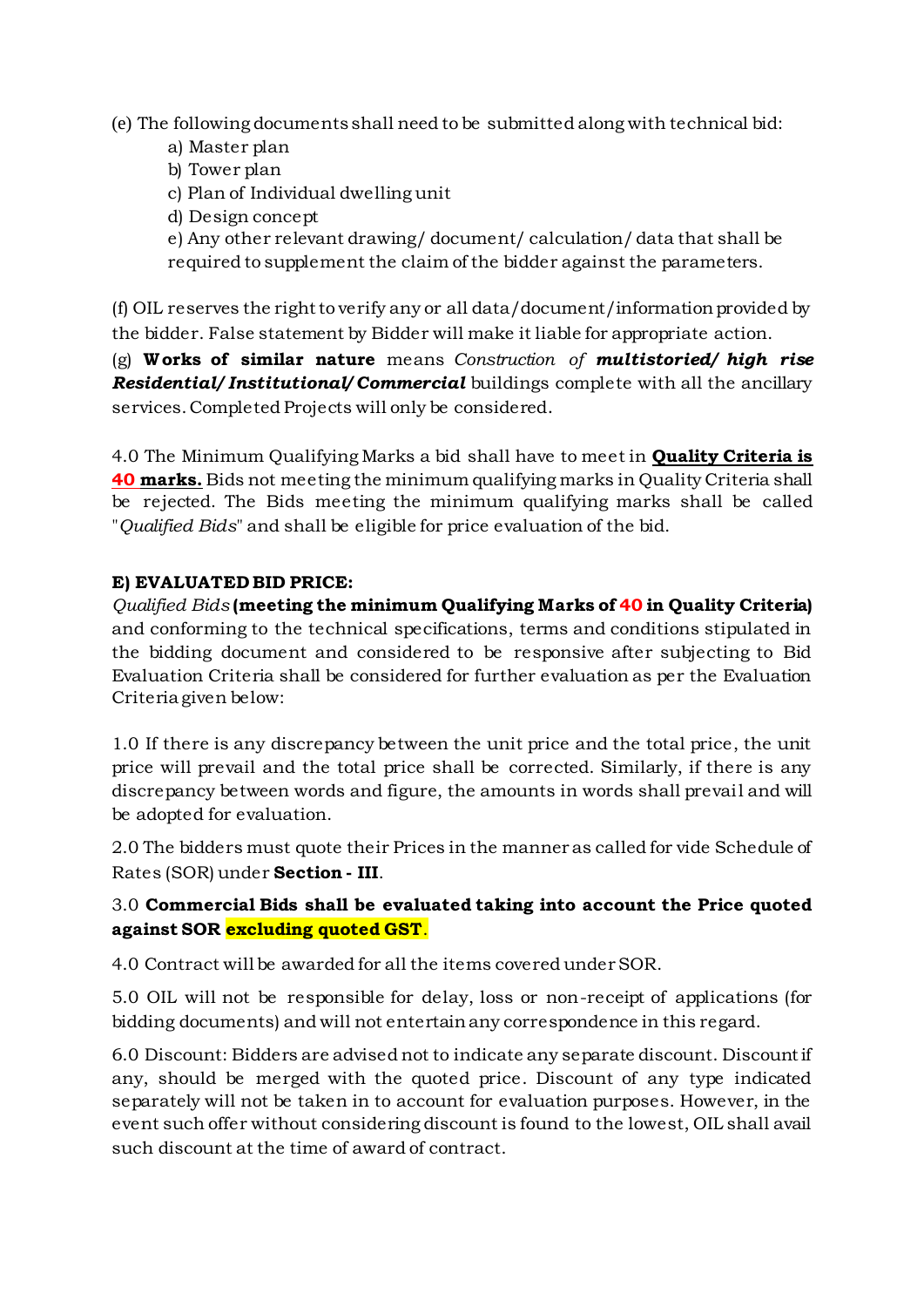7.0 Lump sum cost must include all liabilities and taxes including statutory liabilities but excluding GST which shall be quoted separately in the Price Bid format.

8.0 The items mentioned in above clause are to be read in conjunction with Schedule of Rates in **Section-III.**

9.0 The responsive bids will be subjected to loading for any deviation(s).

# **F) INTER-SE-RANKING OF THE QUALIFIED BIDS:**

1.0 To ascertain the inter-se-ranking of the bids the Quality & Cost Based Selection (**QCBS) methodology** as mentioned below shall be adopted:

An **Evaluated Bid Score (B)** will be calculated for each bid, which meets the **minimum Qualifying marks of 40 in Quality Evaluation Criteria**, using the following formula in order to have a comprehensive assessment of the Bid price and the Quality of each bid:

# $B = (C_{low}/C)^*100^*X + (T/T_{high})^*100^*(1-X)$

Where,

C =Evaluated Bid Price of the bidder

 $C_{\text{low}}$  = The lowest of the evaluated bid prices among responsive bids

T = The total marks obtained by the bidder against *Quality* criteria

 $T<sub>high</sub>$  = The total marks achieved by the best bid among all responsive bids against *Quality* criteria

X = **0.7** (The weightage for *Quality* is 30% and the weightage for the *Quoted price* is 70%)

**Note:** The **Evaluated Bid Score (B)** shall be considered up to two decimal places.

# 2.0 The bid with the **highest Evaluated Bid Score (B)** will be **recommended for award of contract.**

3.0 In the event of two or more bids having the same highest Evaluated Bid Score (B), the bid scoring the highest marks against *Quality* criteria will be recommended for award of contract.

4.0 As the evaluation of bid shall be based on combine score (Technical parameters and prices), purchase preference policies (like policy for MSEs and PPLC etc.) shall not be applicable.

# **G) GENERAL:**

1.0 In case bidder takes exception to any clause of bid document not covered under BEC, then the Company has the discretion to load or reject the offer on account of such exception if the bidder does not withdraw/modify the deviation when/as advised by company. The loading so done by the Company will be final and binding on the bidders.